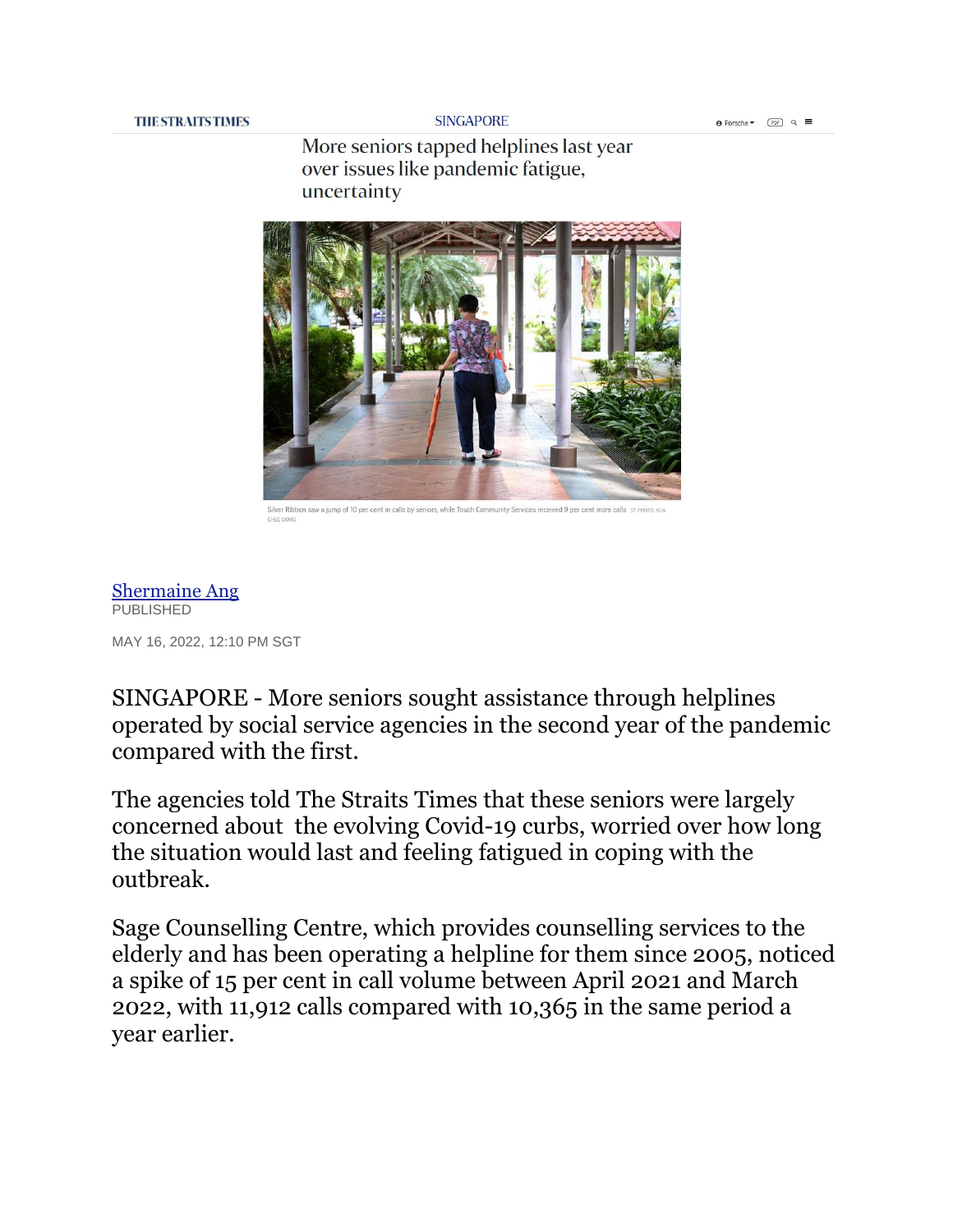Silver Ribbon saw a jump of at least 10 per cent in calls by seniors, while Touch Community Services received 12 per cent more calls, from a monthly average of 147 in 2020 to 164 in 2021.

Touch Community Services serves seniors and other groups, while Silver Ribbon provides free counselling for those struggling with mental health woes.

In 2020, [Singapore imposed a circuit breaker from April 7 to June 1](https://www.straitstimes.com/singapore/coronavirus-empty-trains-and-quiet-streets-as-singapore-enters-day-1-of-circuit-breaker) to curb the spread of Covid-19.

Ms Grace Lee, executive director of Sage Counselling Centre, said while the virus hit Singapore shores in 2020, most seniors continued to stay home in 2021 - as advised by their families - for fear of getting sick and worrying their children.

"There were many lonely seniors living alone and fatigue had set in; they felt more anxious, fearful and uncertain how long the pandemic would last," she added.

"We observed that some called us more frequently than before, expressing boredom and not knowing how to spend their time as they were more homebound."

Many of these seniors are not tech-savvy and have trouble with apps such as TraceTogether, much less finding entertainment through digital means, Ms Lee added.

"With the increase in digitalisation of services from banks to teleconsultation, many of the elderly are still unable to cross the digital divide in Singapore."

But the agencies are cautiously hopeful that the seniors' woes would ease, along with the volume of calls, with the country's gradual reopening.

From April 26, [Singaporeans could gather in groups with no size](https://www.straitstimes.com/singapore/singapore-announces-major-easing-of-covid-19-rules-from-april-26-what-you-need-to-know)  [restrictions](https://www.straitstimes.com/singapore/singapore-announces-major-easing-of-covid-19-rules-from-april-26-what-you-need-to-know) and mask wearing became optional when outdoors.